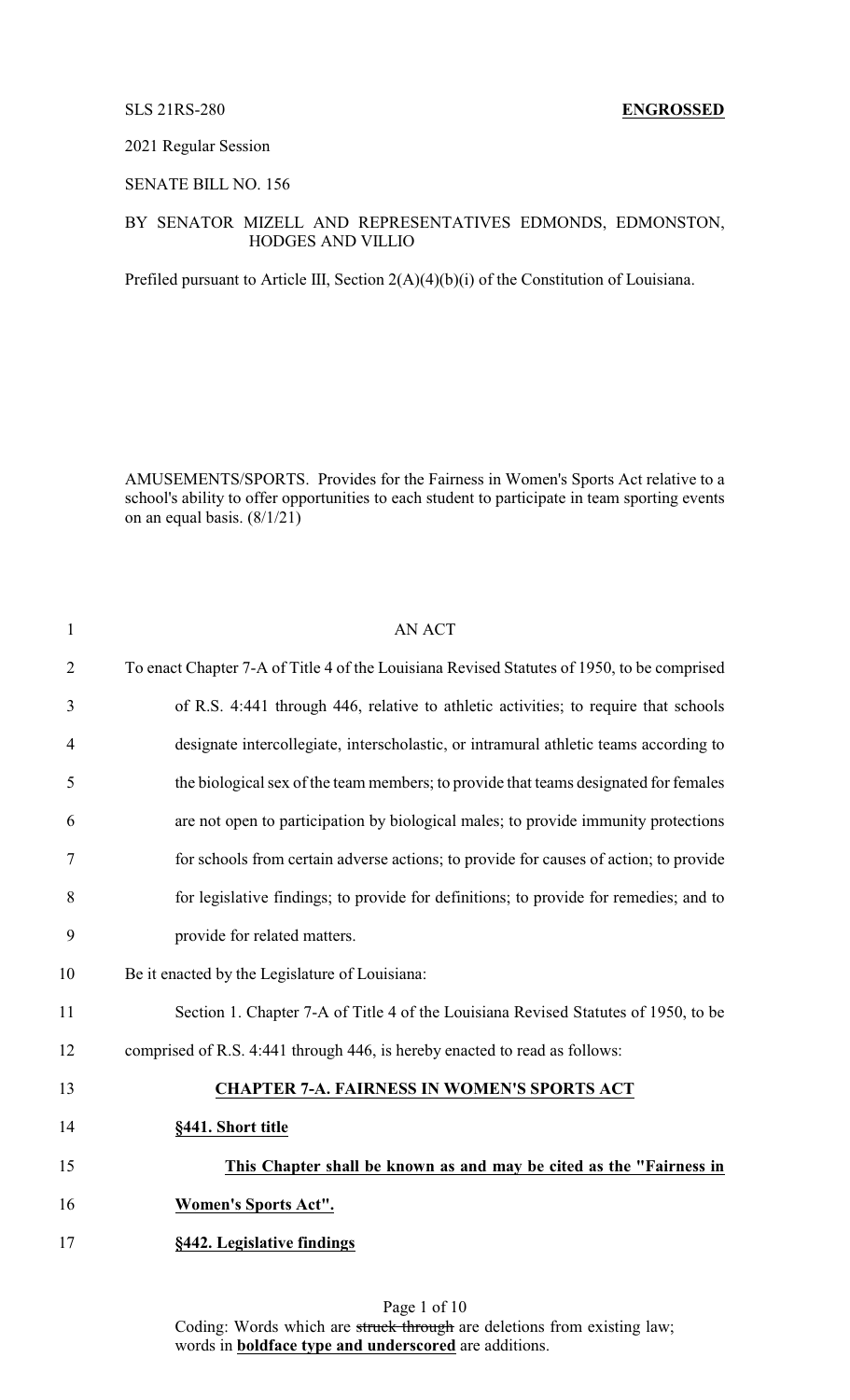| $\mathbf{1}$   | The legislature finds and declares that:                                           |
|----------------|------------------------------------------------------------------------------------|
| $\overline{2}$ | (1) Title IX of the Education Amendments Act of 1972, 20 U.S.C. §1681              |
| 3              | et seq., was designed to ensure that women are free from discrimination on the     |
| $\overline{4}$ | basis of sex in both education and athletics so that women would be afforded the   |
| 5              | opportunity to compete for athletic scholarships and to potentially launch their   |
| 6              | own athletic careers after they have completed their education.                    |
| $\tau$         | (2) The United States Supreme Court has recognized that there are                  |
| 8              | "'[i]nherent differences' between men and women", and that these differences       |
| 9              | "remain cause for celebration, but not for denigration of the members of either    |
| 10             | sex or for artificial constraints on an individual's opportunity" in United States |
| 11             | v. Virginia, et al, 518 U.S. 515, 533 (1996).                                      |
| 12             | Inherent differences between men and women range from<br>(3)                       |
| 13             | chromosomal and hormonal differences to physiological differences resulting        |
| 14             | in men generally having denser and stronger bones, tendons, and ligaments,         |
| 15             | larger hearts, greater lung volume per body mass, a higher red blood cell count,   |
| 16             | and higher hemoglobin as well as higher natural levels of testosterone, which      |
| 17             | affects traits such as hemoglobin levels, body fat content, the storage and use of |
| 18             | carbohydrates, and the development of Type II muscle fibers, all of which result   |
| 19             | in men being able to generate higher speed and power during physical activity.     |
| 20             | (4) The biological differences between females and males, especially as            |
| 21             | they relate to natural levels of testosterone, explain the male and female         |
| 22             | secondary sex characteristics which develop during puberty and have lifelong       |
| 23             | effects, including those most important for success in sports; categorically, they |
| 24             | are strength, speed, and endurance generally found in greater degrees in           |
| 25             | biological males than biological females.                                          |
| 26             | (5) While classifications based on sex are generally disfavored, the               |
| $27\,$         | United States Supreme Court has recognized that "sex classifications may be        |
| 28             | used to compensate women for particular economic disabilities suffered, to         |
| 29             | promote equal employment opportunity, (and) to advance full development of         |

Page 2 of 10 Coding: Words which are struck through are deletions from existing law; words in **boldface type and underscored** are additions.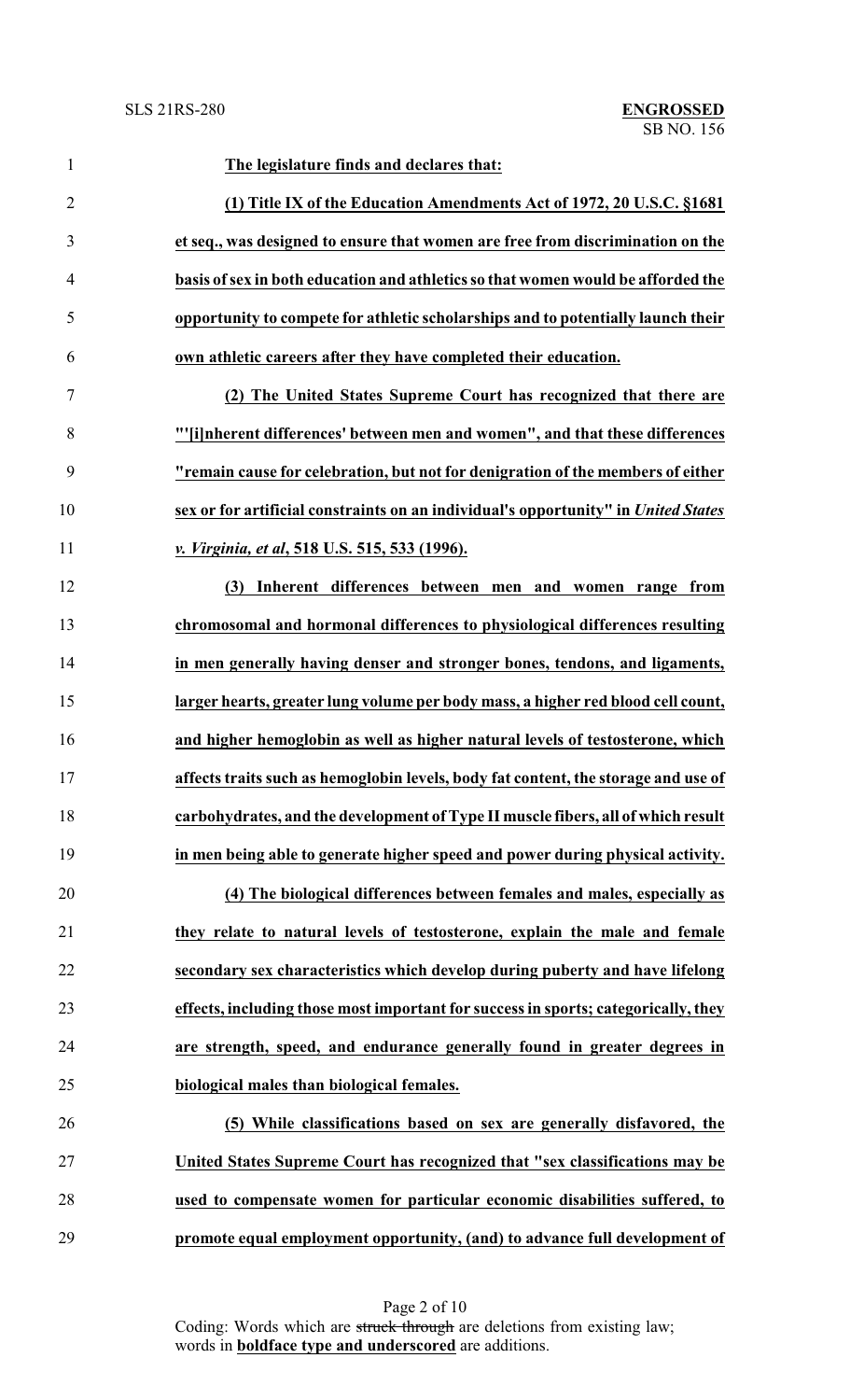| $\mathbf{1}$   | the talent and capacities of our Nation's people" in United States v. Virginia, et |
|----------------|------------------------------------------------------------------------------------|
| $\overline{2}$ | al, 518 U.S. 515, 533-534 (1996).                                                  |
| 3              | (6) In furtherance of the goals set forth in United States v. Virginia, et al.     |
| 4              | 518 U.S. at 533-534, one area where sex classifications should allow for the "full |
| 5              | development of the talent and capacities of our Nation's people" is in the area    |
| 6              | of sports and athletics.                                                           |
| 7              | (7) A recent study of female and male Olympic performances found that,             |
| 8              | although athletes from both sexes improved over the time span, the "gender         |
| 9              | gap" between female and male performances remained stable. These studies           |
| 10             | suggest that women's performances at a high level will never match those of        |
| 11             | men. The evidence is unequivocal that starting in puberty, in every sport except   |
| 12             | sailing, shooting, and riding, there will always be significant numbers of boys    |
| 13             | and men who would prevail over the best girls and women in head-to-head            |
| 14             | competition. Claims to the contrary are simply a denial of science.                |
| 15             | (8) Scientific studies have established that the benefits that natural             |
| 16             | testosterone provides to male athletes is not diminished through the use of        |
| 17             | testosterone suppression. A recent study on the impact of such treatments found    |
| 18             | that, even after twelve months of testosterone suppression, the "superior          |
| 19             | anthropometric, muscle mass and strength parameters achieved by males at           |
| 20             | puberty, and underpinning a considerable portion of the male performance           |
| 21             | advantage over females, are not removed".                                          |
| 22             | (9) Having separate sex-specific teams furthers efforts to promote sex             |
| 23             | equality. Sex-specific teams accomplish this by providing opportunities for        |
| 24             | female athletes to demonstrate their skill, strength, and athletic abilities while |
| 25             | also providing them with opportunities to obtain recognition, accolades,           |
| 26             | scholarships, better physical and mental health, and the numerous other            |
| 27             | long-term benefits that flow from success in athletic endeavors.                   |
| 28             | §443. Definitions                                                                  |
| 29             | In this Chapter, unless otherwise indicated, the following definitions             |

Page 3 of 10 Coding: Words which are struck through are deletions from existing law; words in **boldface type and underscored** are additions.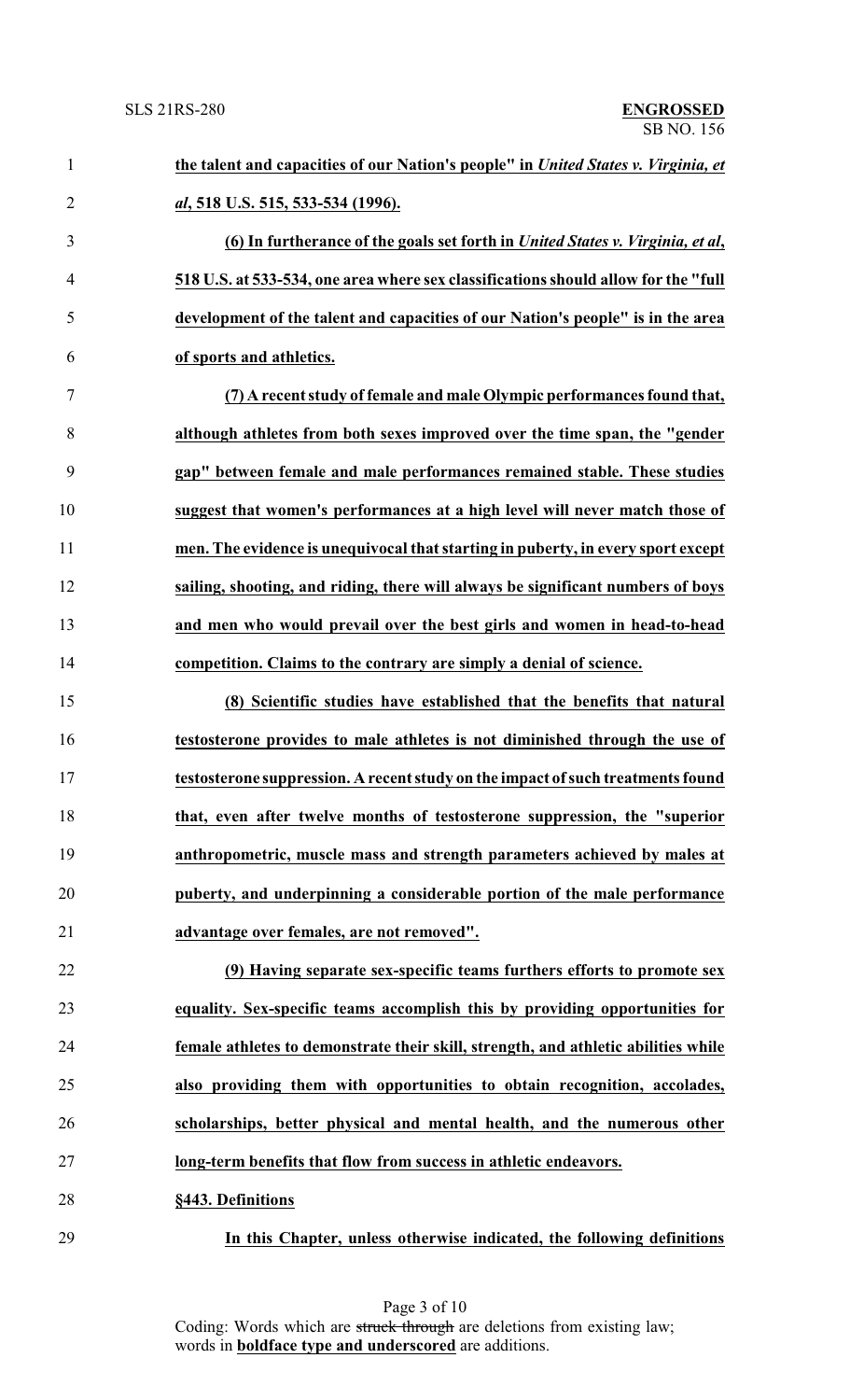| $\mathbf{1}$   | shall apply:                                                                        |
|----------------|-------------------------------------------------------------------------------------|
| $\overline{2}$ | (1) "Postsecondary education board member" means a person who                       |
| 3              | serves as a board member or officer of a postsecondary education management         |
| 4              | board.                                                                              |
| 5              | (2) "Postsecondary education management board" means a board which                  |
| 6              | governs postsecondary educational institutions, pursuant to R.S. 17:3351.           |
| 7              | (3) "Schools" means all of the following:                                           |
| 8              | (a) A public elementary or secondary school.                                        |
| 9              | (b) A nonpublic elementary or secondary school that receives state funds.           |
| 10             | (c) A public postsecondary educational institution.                                 |
| 11             | (d) A nonpublic postsecondary educational institution that receives state           |
| 12             | funds.                                                                              |
| 13             | (4) "School coach" means a person who is a coach or assistant coach,                |
| 14             | whether paid or on a volunteer basis, of a school intercollegiate, interscholastic, |
| 15             | or intramural athletic team or sporting event.                                      |
| 16             | (5) "School board" means a school board or school governing authority               |
| 17             | subject to the provisions of R.S. 17:81 or any nonpublic school governing           |
| 18             | authority.                                                                          |
| 19             | (6) "School employee" means a person who is employed by a school, a                 |
| 20             | school board, a postsecondary education management board, or any                    |
| 21             | postsecondary institution under the authority of a postsecondary education          |
| 22             | management board.                                                                   |
| 23             | (7) "School board member" means a person who serves as a board                      |
| 24             | member or officer for a school board or school governing authority subject to       |
| 25             | the provisions of R.S. 17:81 or for any nonpublic school governing authority.       |
| 26             | §444. Designation of athletic teams                                                 |
| 27             | A. Intercollegiate, interscholastic, or intramural athletic teams or                |
| 28             | sporting events that are sponsored by a school and that receive state funding       |
| 29             | shall be expressly designated, based upon biological sex, as only one of the        |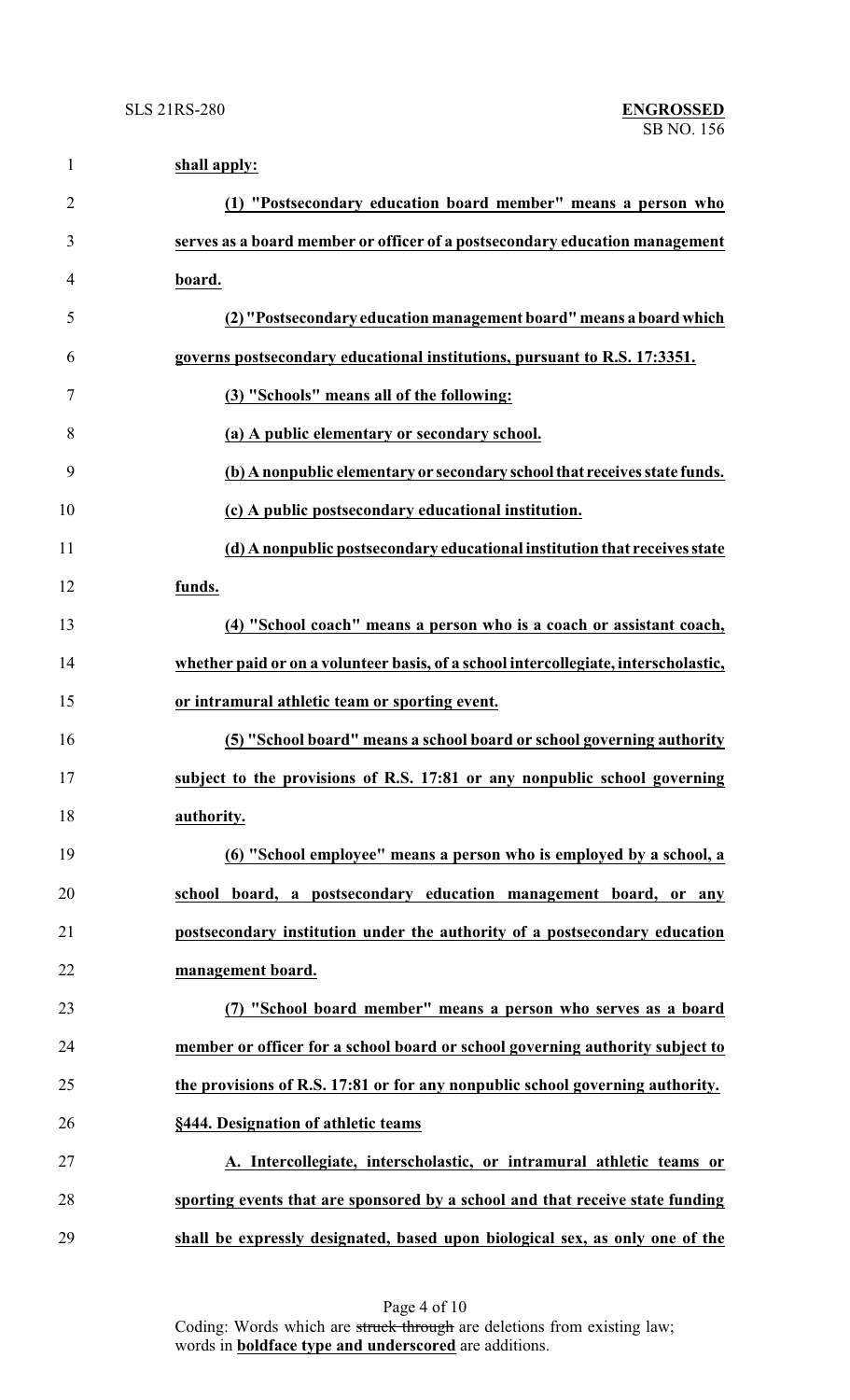| $\mathbf{1}$   | following:                                                                        |
|----------------|-----------------------------------------------------------------------------------|
| $\overline{2}$ | (1) Except as provided in Subsection C of this Section, a male, boys', or         |
| 3              | men's team or event shall be for those students who are biological males.         |
| 4              | (2) A female, girls', or women's team or event shall be for those students        |
| 5              | who are biological females.                                                       |
| 6              | (3) A coeducational or mixed team or event shall be open for                      |
| $\tau$         | participation by biological females and biological males.                         |
| 8              | <b>B.</b> Athletic teams or sporting events designated for females, girls, or     |
| 9              | women shall not be open to students who are not biologically female.              |
| 10             | C. Nothing in this Chapter shall be construed to restrict the eligibility of      |
| 11             | any student to participate in any intercollegiate, interscholastic, or intramural |
| 12             | athletic teams or sports designated as "males", "men", or "boys", or designated   |
| 13             | as "coed", or "mixed".                                                            |
| 14             | D. Nothing in this Chapter is intended to prevent any school from                 |
| 15             | implementing or maintaining a coeducational or mixed athletic team or sporting    |
| 16             | event which is open to both biological males and biological females so long as a  |
| 17             | female, girls', or women's athletic team or sporting event is not disbanded for   |
| 18             | the purpose of creating a coeducational or mixed team or event which would        |
| 19             | thereby result to the detriment of students of the female biological sex.         |
| 20             | §445. Protection of educational institutions; limitation on liability             |
| 21             | A. No government entity, licensing or accrediting organization, or                |
| 22             | athletic association shall entertain a complaint, open an investigation, or take  |
| 23             | any other adverse action against a school, school board, or postsecondary         |
| 24             | education management board for maintaining a separate intercollegiate,            |
| 25             | interscholastic, or intramural athletic team or athletic event reserved for       |
| 26             | students of the female biological sex.                                            |
| 27             | B. No cause of action may be maintained against any school coach,                 |
| 28             | school, school board, employee of a school or school board, school board          |
| 29             | member, or postsecondary education board member who prohibits a biological        |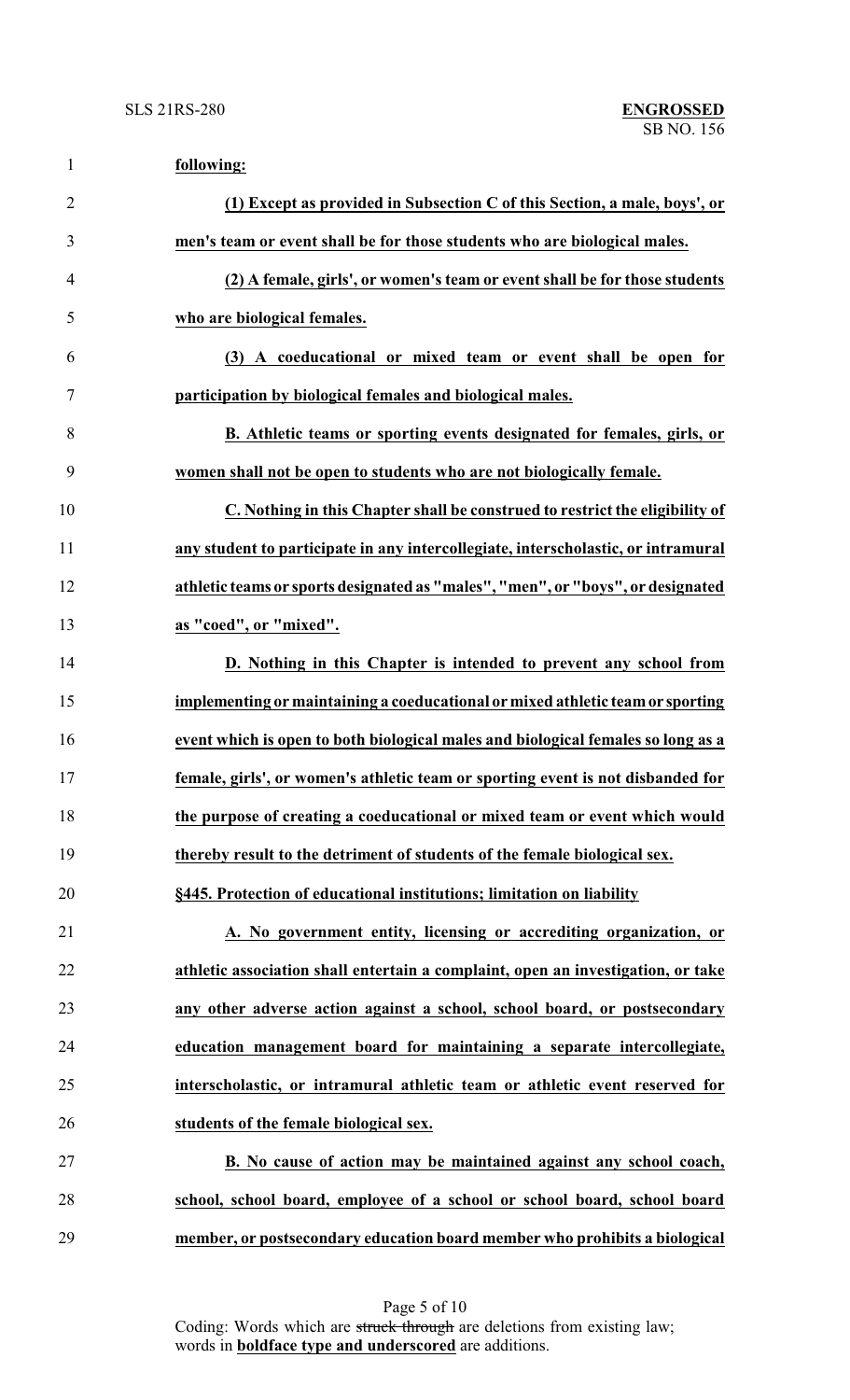| $\mathbf{1}$   | male from participating in a female, girls', or women's athletic team or sporting   |
|----------------|-------------------------------------------------------------------------------------|
| $\overline{2}$ | event pursuant to the requirements of this Chapter.                                 |
| 3              | §446. Remedies; cause of action                                                     |
| $\overline{4}$ | A. A biological female student who is deprived of an athletic opportunity           |
| 5              | or suffers or is likely to suffer from any direct or indirect harm as a result of a |
| 6              | violation of this Chapter may assert that violation as a cause of action for        |
| 7              | remedies provided for in Subsection D of this Section. Requiring a biological       |
| 8              | woman to compete against a biological male on a team that is designated as a        |
| 9              | "female", "girls"", or "women's" team is inherently discriminatory to biological    |
| 10             | women and is a cognizable harm to biological women under this Chapter.              |
| 11             | B. A biological female student who is subjected to retaliation or other             |
| 12             | adverse action by a school, athletic association, or other organization as a result |
| 13             | of reporting a violation of this Chapter to an employee or representative of the    |
| 14             | school, athletic association, or to any local, state, or federal agency with        |
| 15             | oversight of schools shall have a cause of action for remedies provided for in      |
| 16             | <b>Subsection D of this Section.</b>                                                |
| 17             | C. A school coach, school, school board, or employee of a school or school          |
| 18             | board, school board member, or postsecondary education board member who             |
| 19             | suffers any direct or indirect harm for prohibiting a biological male from          |
| 20             | participating in a female, girls', or women's athletic team or sporting event       |
| 21             | pursuant to the requirements of this Chapter shall have a cause of action for       |
| 22             | remedies provided for in Subsection D of this Section.                              |
| 23             | D. Any person who brings a cause of action pursuant to this Chapter                 |
| 24             | may obtain appropriate relief, including but not limited to:                        |
| 25             | Injunctive relief, protective order, writ of mandamus or a<br>(1)                   |
| 26             | prohibition, or declaratory relief to prevent any violation of this Chapter.        |
| 27             | (2) Actual damages, reasonable attorney fees, and costs.                            |
| 28             | E. All civil actions under this Chapter must be initiated within two years          |
| 29             | from the date that the harm occurred.                                               |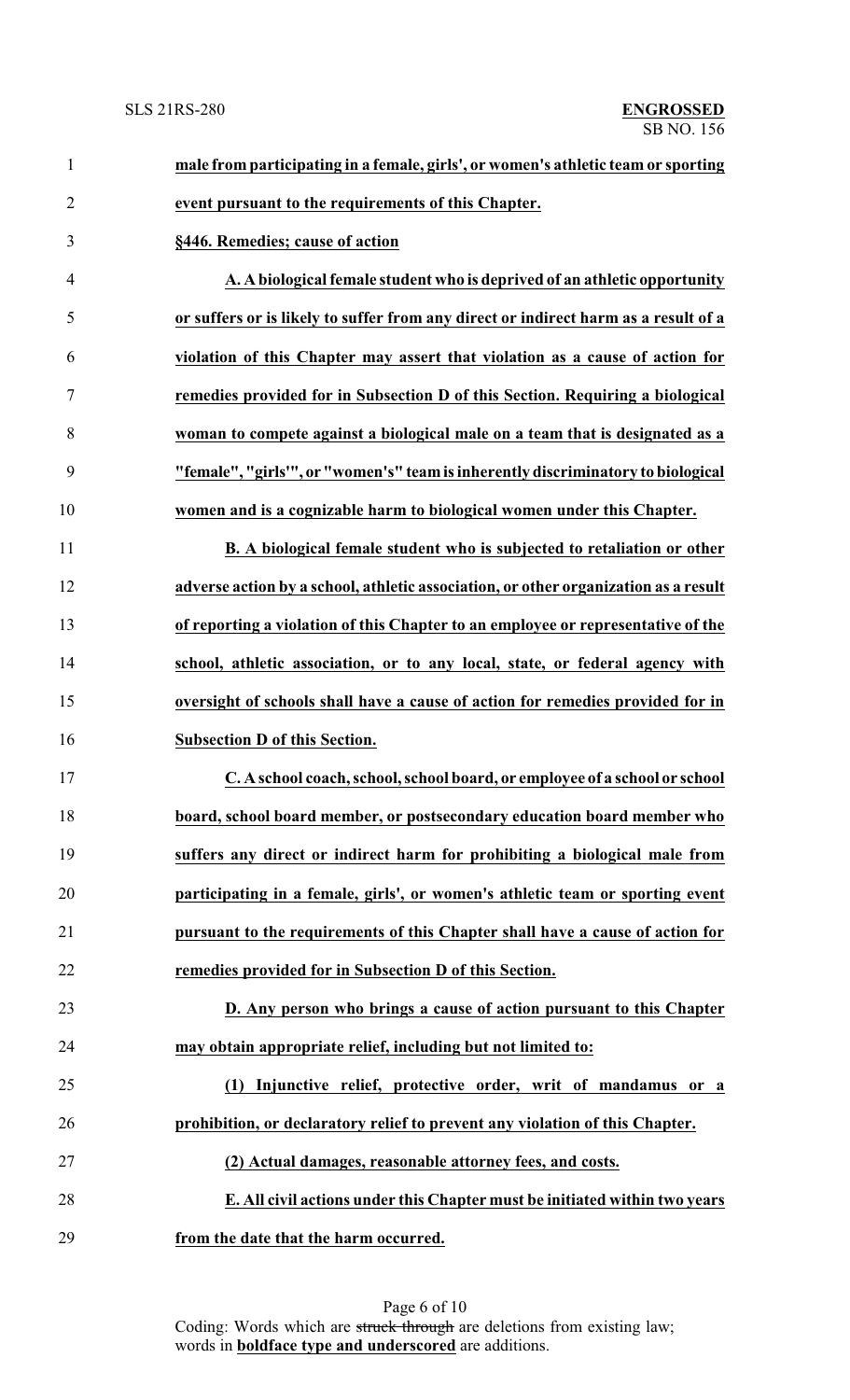- 1 Section 2. If any provision or item of this Act, or the application thereof, is held 2 invalid, such invalidity shall not affect other provisions, items, or applications of the Act
- 
- 3 which can be given effect without the invalid provision, item, or application and to this end
- 4 the provisions of this Act are hereby declared severable.

The original instrument was prepared by Carla S. Roberts. The following digest, which does not constitute a part of the legislative instrument, was prepared by Cheryl Serrett.

# DIGEST SB 156 Engrossed 2021 Regular Session Mizell

Proposed law provides for the "Fairness in Women's Sports Act".

Proposed law requires that an athletic team or sporting event sponsored by a school will be designated, based upon the biological sex of team members, as one of the following:

- (1) A team for males, boys, or men, which means that it is only for students who are biological males.
- (2) A team for females, girls, or women, which means that it is only for students who are biological females.
- (3) A team that is coeducational or mixed, which means that is for both students who are biological males or biological females.

Proposed law prohibits a team designated for females, girls, or women from being open to students who are not biologically female.

Proposed law provides that, nothing in proposed law will be construed to restrict the eligibility of any student to participate in any intercollegiate, interscholastic, or intramural athletic teams or sports designated as "males", "men", or "boys" or designated as "coed" or "mixed".

Proposed law provides that nothing in proposed law is intended to prevent any school from implementing or maintaining a coed athletic team or sporting event which is open to both biological males and biological females so long as a female athletic team or sporting event is not disbanded for the purpose of creating a coed team or event which would thereby result to the detriment of biological female students.

Proposed law prohibits any governmental entity, licensing, or accrediting organization, or athletic association from entertaining a complaint, opening an investigation, or taking any other adverse action against a school, school board, or postsecondaryeducation management board for maintaining separate teams for females and males as provided by proposed law.

Proposed law provides that no cause of action may be maintained against any coach, school, school board, school employee, school board member, postsecondary education management board, or postsecondary education board member that prohibits a biological male from participating in a female, girls', or women's athletic team or sporting event pursuant to the requirements of proposed law.

Proposed law provides that certain persons are entitled to legal causes of action and legal remedies under proposed law as follows:

Page 7 of 10 Coding: Words which are struck through are deletions from existing law; words in **boldface type and underscored** are additions.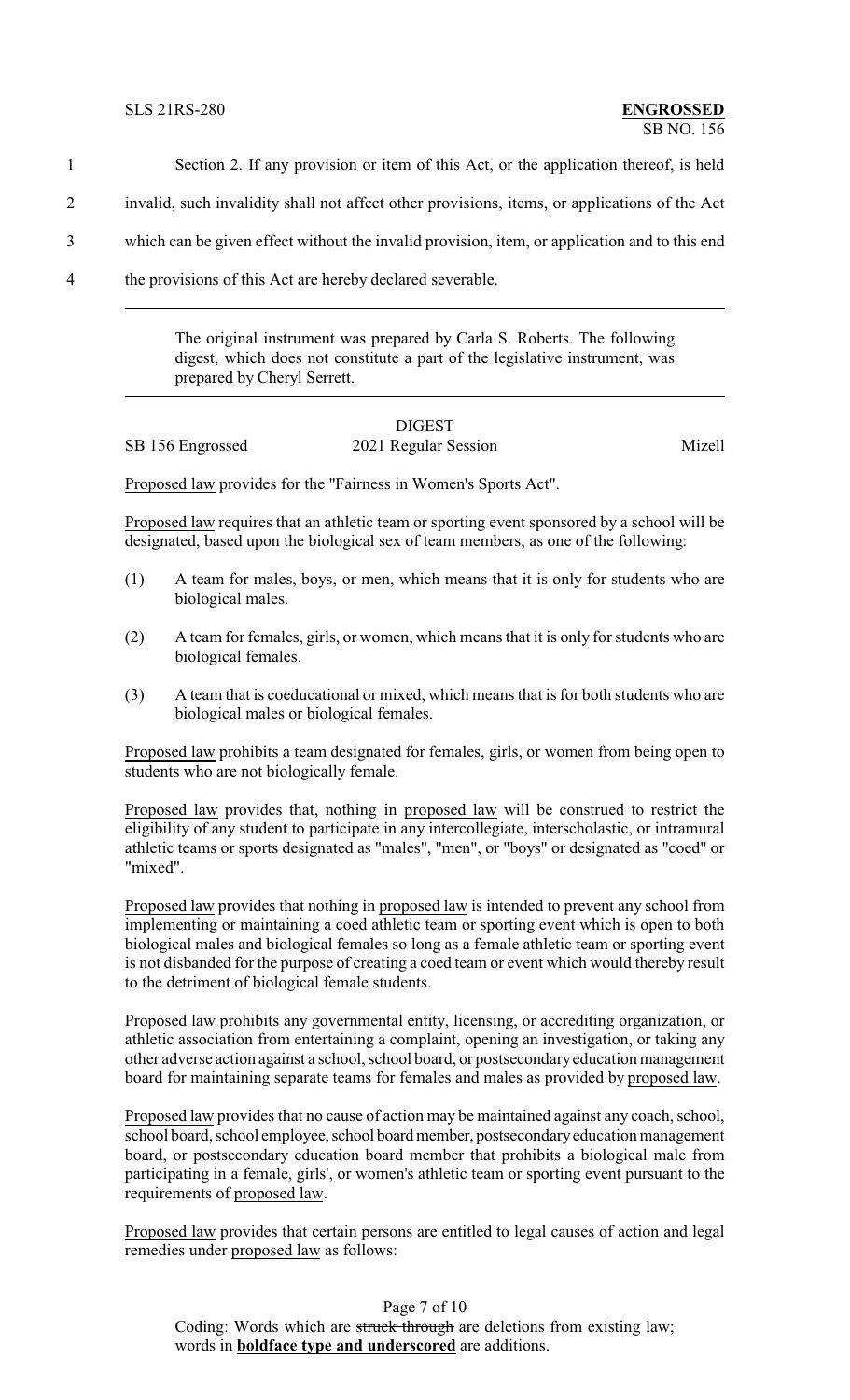- (1) A biological female student who is deprived of an athletic opportunity or suffers or is likely to suffer from any direct or indirect harm as a result of a violation of proposed law. Proposed law provides that requiring a biological woman to compete against a biological male on a team that is designated as a "female", "girls'", or "women's" team is inherentlydiscriminatoryto biological women and is a cognizable harm under proposed law.
- (2) Any biological female student who is subjected to retaliation or other adverse action by a school, athletic association, or other organization as a result of reporting a violation of proposed law to an employee or representative of the school, athletic association, or to any local, state, or federal agency with oversight of schools.
- (3) Any school coach, school, school board, employee of a school or school board, school board member, or post secondary education board member that suffers any direct or indirect harm for prohibiting a biological male from participating in a female, girls', or women's athletic team or sporting event.

Proposed law provides that any person who is entitled to bring a cause of action pursuant to proposed law may obtain the following relief:

- (1) A court ordered injunction, a protective order, a writ of mandamus or prohibition, or a declaratory judgment to prevent any violation of proposed law.
- (2) Actual damages suffered, reasonable attorney fees, and costs.

Proposed law provides that any civil action pursuant to proposed law must be initiated within two years from the date that the harm occurred.

Proposed law provides for the following definitions:

- (1) "Postsecondary education board member" means a person who serves as a board member or officer of a postsecondary education management board.
- (2) "Postsecondary education management board" means a board that governs postsecondary educational institutions.
- (3) "School" means a public elementary or secondary school, a nonpublic elementary or secondary school that receives state funds, a public postsecondary educational institution, or a nonpublic postsecondary educational institution that receives state funds.
- (4) "School coach" means a person who is a coach or assistant coach, whether paid or on a volunteer basis, of a school intercollegiate, interscholastic, or intramural athletic team or sporting event.
- (5) "School board" means a school board or school governing authority subject to the provisions of present law or any nonpublic school governing authority.
- (6) "School employee" means a person who is employed by a school or by a school board.
- (7) "School board member" means a person who serves as a board member or officer for a school board or school governing authority subject to the provisions of present law or for any nonpublic school governing authority.

Proposed law provides that the legislature finds and declares all of the following:

(1) Federal law, enacted in 1972, was designed to ensure that women are free from

Page 8 of 10

Coding: Words which are struck through are deletions from existing law; words in **boldface type and underscored** are additions.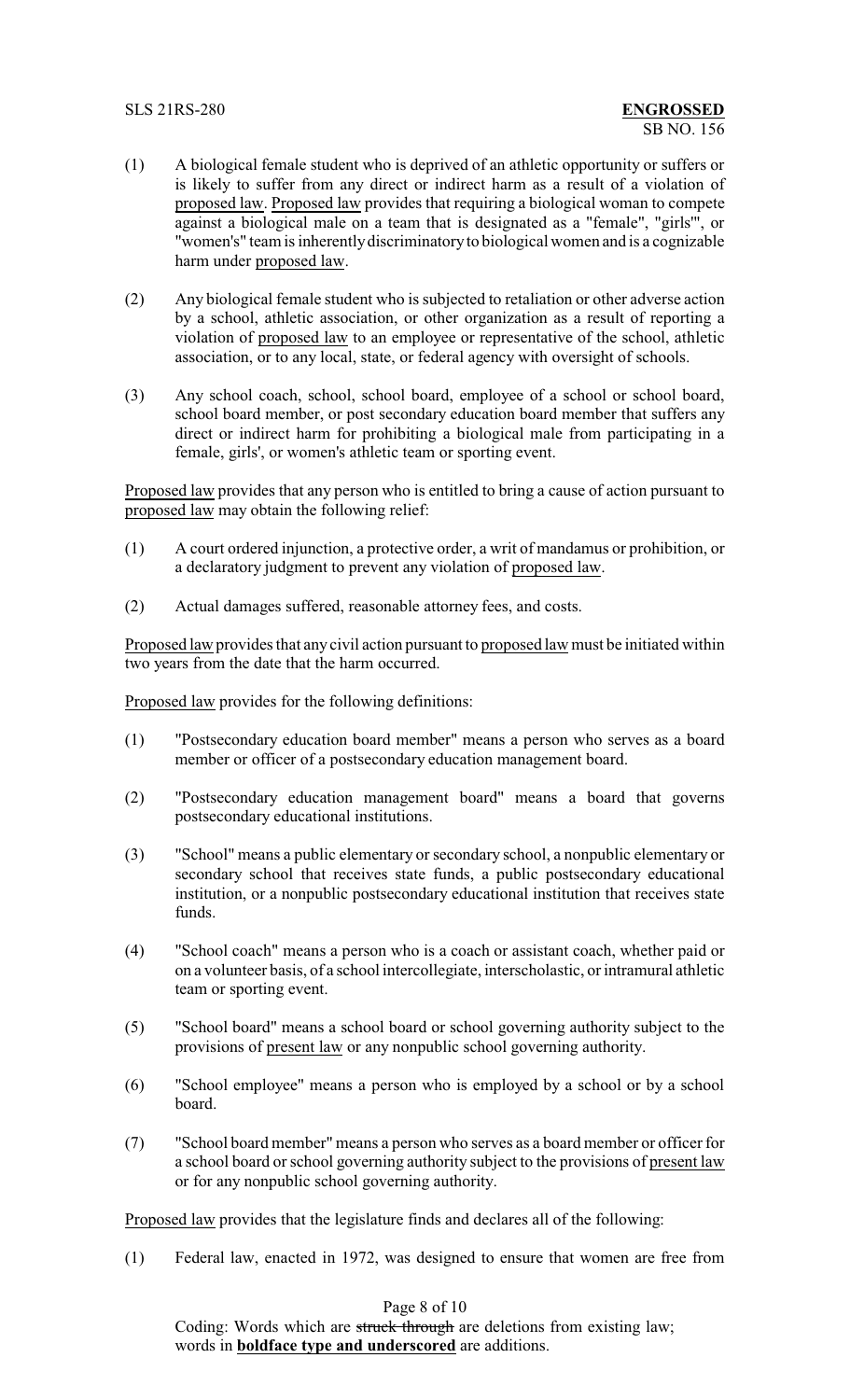discrimination on the basis of sex in both education and athletics so that women would be afforded the opportunity to compete for athletic scholarships and to potentially launch their own athletic careers after they have completed their education.

- (2) The U.S. Supreme Court has recognized that there are inherent differences between men and women and that these differences remain cause for celebration, but not for denigration of the members of either sex or for artificial constraints on an individual's opportunity.
- (3) Inherent differences between men and women range from chromosomal and hormonal differences to physiological differences resulting in men generally having denser and stronger bones, tendons, and ligaments, larger hearts, greater lung volume per body mass, a higher red blood cell count, and higher hemoglobin as well as higher natural levels of testosterone, which affects traits such as hemoglobin levels, body fat content, the storage and use of carbohydrates, and the development of Type II muscle fibers, all of which result in men being able to generate higher speed and power during physical activity.
- (4) The biological differences between females and males, especially as it relates to natural levels of testosterone, explain the male and female secondary sex characteristics which develop during puberty and have lifelong effects, including those most important for success in sports; categorically, they are strength, speed, and endurance generally found in greater degrees in biological males than biological females.
- (5) While classifications based on sex are generally disfavored, the U.S. Supreme Court has recognized that sex classifications may be used to compensate women for particular economic disabilities suffered, to promote equal employment opportunity, and to advance full development of the talent and capacities of our nation's people.
- (6) One place where sex classifications allow for the full development of the talent and capacities of our nation's people is in the context of sports and athletics.
- (7) A recent study of female and male Olympic performances found that, although athletes from both sexes improved over the time span, the gender gap between female and male performances remained stable. These studies suggest that women's performances at the high level will never match those of men. The evidence is unequivocal that starting in puberty, in every sport except sailing, shooting, and riding, there will always be significant numbers of boys and men who will prevail over the best girls and women in head-to-head competition. Claims to the contrary are simply a denial of science.
- (8) The benefits that natural testosterone provided to male athletes is not diminished through the use of testosterone suppression drugs and therapies. A recent study on the impact of such testosterone suppression found that even after 12 months of testosterone suppression, males still possess a considerable advantage over females in terms of muscle mass and strength parameters. The significantly increased muscle mass and strength parameters that males achieved at puberty continues long after testosterone suppression is undertaken.
- (9) Having separate sex-specific teams furthers efforts to promote sex equality. Sex-specific teams accomplish this by providing opportunities for female athletes to demonstrate their skill, strength, and athletic abilities while also providing them with opportunities to obtain recognition, accolades, scholarships, better physical and mental health, and the numerous other long-term benefits that flow from success in athletic endeavors.

Page 9 of 10 Coding: Words which are struck through are deletions from existing law; words in **boldface type and underscored** are additions.